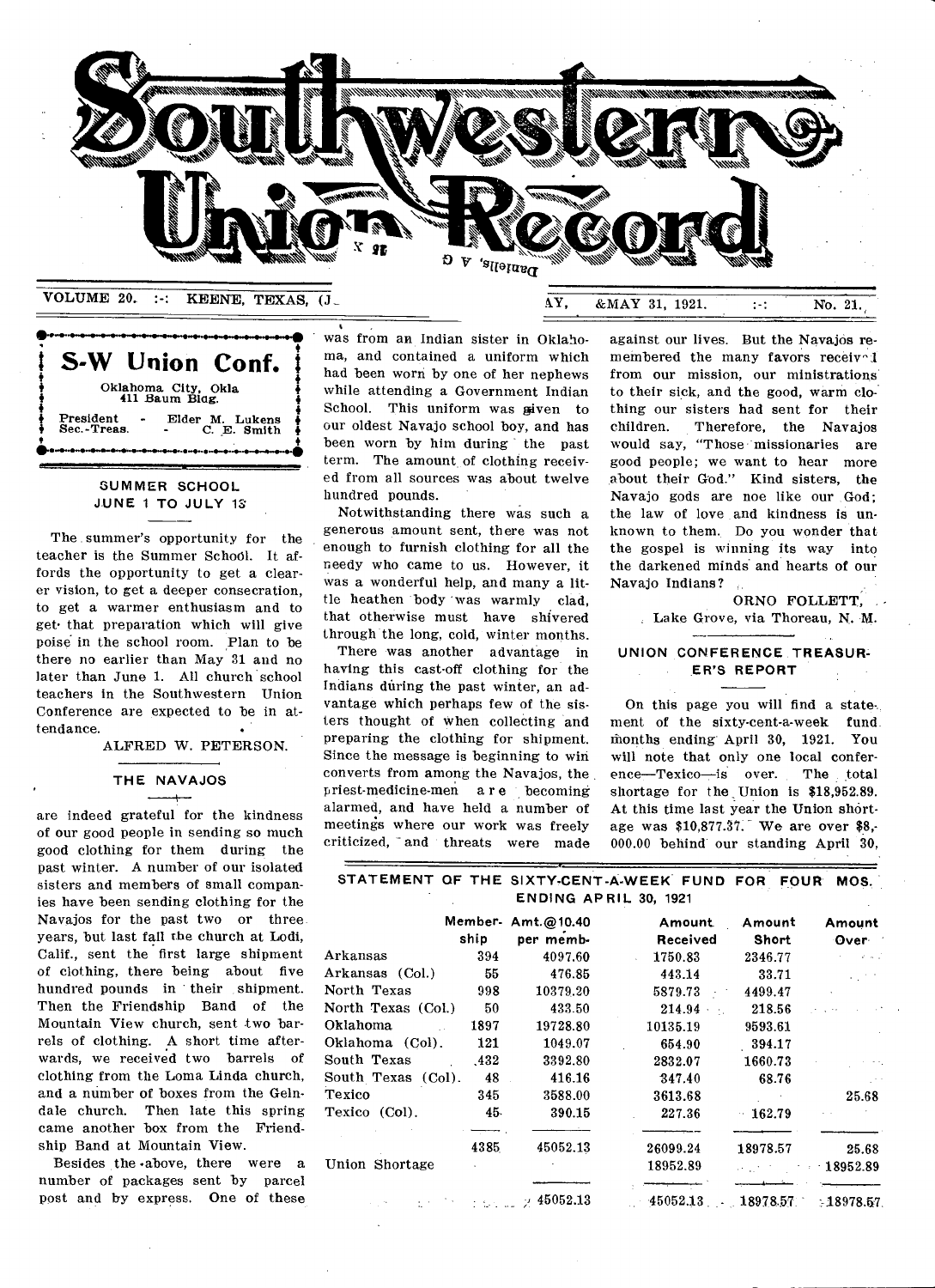1920. The Mission Board is counting on our full quota and appropriations to missions fields have been made on this basis. We must not disappoint them. This situation should cause every conference worker to take renewed interest in stimulating offerings to missions.

The camp-meeting season is just before us and we are expecting that many will give large offerings to missions at these annual gatherings. Every member should recognize the importance of regular and systematic giving. Let us all unite in one supreme effort to make up our shortage and reach the goal before the close of the year.

C. E. SMITH, Treas.

### **YOUR BOY**

Is he being trained for a part in finishing the work? God wants to use him. Give him a Christian education. The "Home School" section of the Educator is especially for parents and the home side of Christian education. T h e "Parent-Teacher Association" section is designed to give practical help in conducting meetings of the association.

The Educator will help our local schools boards in questions of school board administration. Use the Edu-<br>cator. Price \$1.50 per year and it is Price \$1.50 per year and it is worth the money.

ALFRED W. PETERSON.

### **TAKING THE "SUN" OUT OF SUNDAY**

The Oklahoma City News of May 19 carried a United Press report of a religious council in session at Winona Lake, Indiana. A part of it follows:

"A concerted drive for Sunday blue laws, and a move to check wide-open Sabbath agitation was started here today.

"Church members of all creeds and faiths were asked to fight 'the million dollar propaganda against our Christian Sabbath,' and to urge local authorities to prohibit Sunday amusements.

"The blue law question was thrown before the Presbyterian general assembly when the session opened here today.

"'The battleground of the churches is on the field of the Christian Sabbath,' the' Christian Sabbath committee stated in a report to the conference.

" 'We have already warned the leading ministers of the country that the most dangerous movement against the American Sunday in 50 years is now in progress," said Dr. Bowlby. 'This should stir the blood of every American patriot and certainly every American Christian.' "

In the same paper a press report of the Sunday law agitation in California was given:

"Pomona, Calif., May 19.—In this quiet southern California of 15,000 population, 32 miles from Los Angeles, the 'blue' haVe won their first victory.

"By a slim magin of 54 votes, Pomona voted to ban all public amusements on Sunday.

"Pomona is the first city in the United States to hold an initiative election to decide in favor of a 'blue law' Sunday—the first city to vote the 'sun' out of Sunday.

"Around this peaceful little city, in the center of the largest growing district in the world, a 'blue' ring has been drawn, and within its borders is now being waxed a great legal battle.

"Pomona is a strong church city, 30 denominations being represented in her population, but the campaign to close the theaters on Sunday did not originate in the churches. A num ber of ministers and their congregations openly opposed the ordinance. No ministers served on the committees for the ordinance, and the ministerial union took on action in the matter.

"The movement originated among the business men of the city when they organized what was known as the Civic Betterment League."

There is something tremendously significant in these two press reports coming as they do from two widely separated sections of the country. "Blue" days are ahead for lovers of religious freedom, unless a strong campaign is carried on to counteract the Sunday agitation. Now is the time to scatter Present Truth and to circulate religious iiberty literature. Missionary Volunteers have a wonderful opportunity within their reach. The ballot box will decide for or against "blue" Sunday, and with all that is involved in the term. The individual voter will cast the ballot. Let's educate him.

ALFRED W. PETERSON.



This new series of tracts is rightly named. It is composed of ten kinds, with the following titles:

Inspiration of the Bible, Sure Word of Prophecy, Second Coming of Christ. Signs of the Approaching End, The Bible Sabbath, The Law of G3d, The Great Three-Fold Message, The Nature of Man, The Millenium, The Home of the Saved.

A package contains one hundred of the ten different kinds, or 1000 tracts. The price of \$3.50 postpaid is very reasonable.

The Spirit of Prophecy has told us that our literature would be scattered "like the leaves of autumn." This series of tracts is one of the means of fulfilling this prophecy. 3,034,000 copies have been ordered to date. Why not commence now to work with your neighbors and friends in a definite way. These tracts will bring results. Order a package today from your tract society. **H. R. G.** 

### **UP AND DOWN THE ANDES ON A BURRO**

This new book contains the real day-by-day experiences of Elder E. L. Maxwell, 'who for six years was a missionary in Latin America. It has fifteen long chapters. Every one is very interesting, because it tells of the , thrilling experiences that Seventh-day Adventist missionaries meet in carrying the gospel to those in darkness.

Some of the chapter headings are as follows: "On a Submarine Railroad," "Eating Alligator Pears and Meeting a Mad Bull," "St. Elmo's Fire and the Disappearance of the Warlike Constable."

This is just the book for boys and girls, as it will increase their interest in missions. •Price 25 cents, postpaid. Order of your tract society.

H. **R.** G.

### **CAMP-MEETING DATES**

Camp-meetings in the Southwestern Union Conference will be held at the following places:

Arkansas Little Rock, July 21-31 North Texas, Dallas, Aug. 4-14 Oklahoma, Oklahoma City, Aug. 18-28 South Texas, San Antonio; July 14.24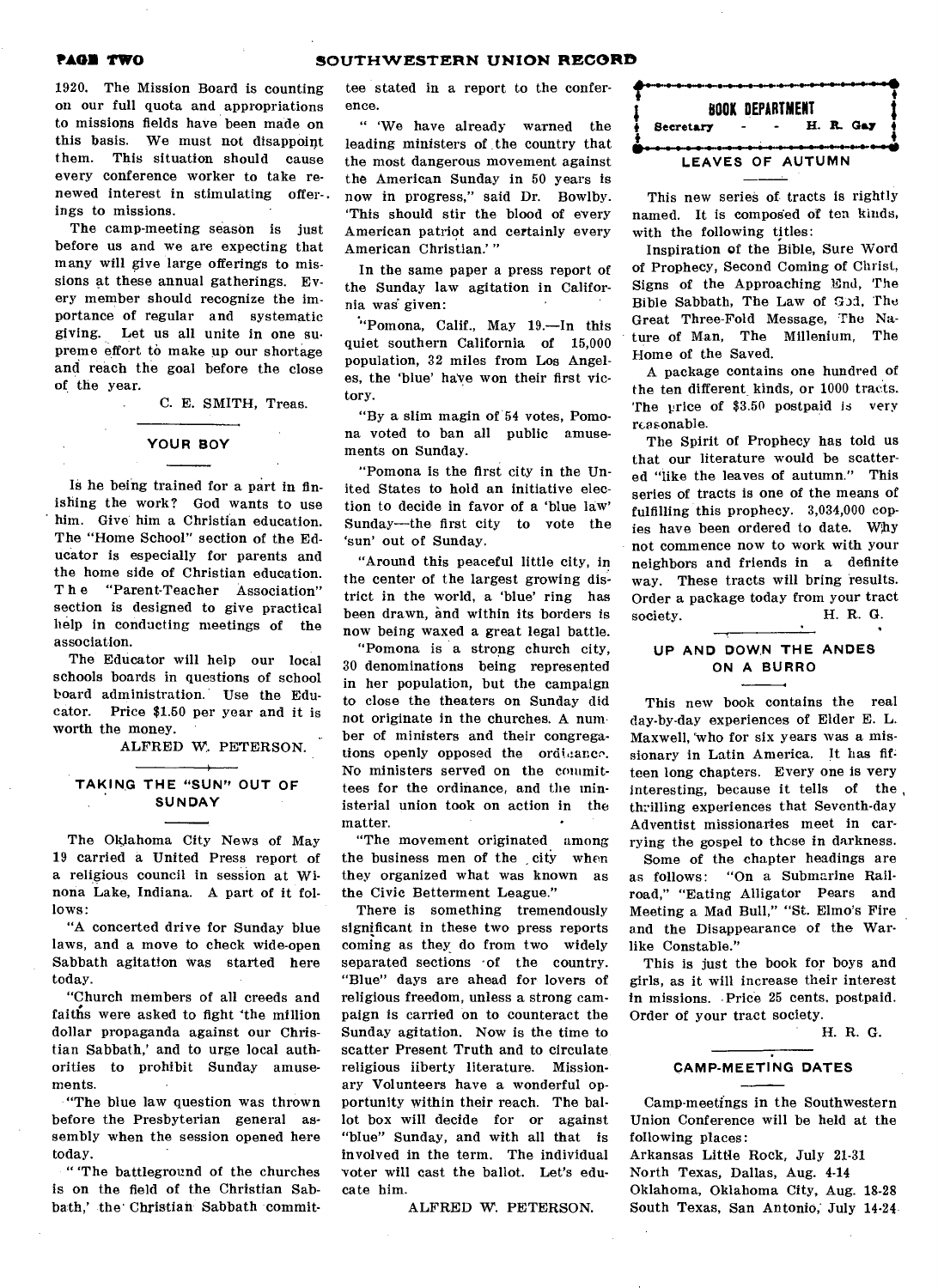**SOUTHWESTERN UNION RECORD PAGE THREE** 

Texico( New Mexico), Clovis,



### **HOT SPRINGS**

 $\overline{\phantom{0}}$ 

Last Thursday night the church school closed here with an interesting program. All seemed to enjoy it very, much. Miss Noble Harold has been faithful in her work, and all like her as a teacher. Sabbath was a good day here also. After meeting at 11 o'clock, we went to a beautiful running stream about one mile east of town and four of the school girls were baptized, the writer officiating. On Sunday following, most all the school spent the day about seven miles south of town with a few of the older ones and had a good time. It seems that all are in harmony and are doing all they can to push the work.

Mrs. Hopkins and I are enjoying our new field of labor very much, and ask all who read this to pray for us that we may do our duty here, and that the work may be built up and that we may soon have a church of our own to worship in. We have about \$1400.00 subscribed already for the new building. Yours for the finishing of the work.

E. B. HOPKINS.

### **OBITUARY**

YOUNG.—Paul Walter Young was born in Westmorland County, Penn., May 18, 1839, and died on the night of May 19, 1921, at Springdale, Ark. A wife, three daughters and one son are left to mourn their loss.

Mr. Young was converted in a revival meeting conducted by the Methodist church, when about thirty years of age, but for many years had but little to say on the subject of religion, but during his last few weeks, he expressed his desire to be a Christian and said that he belonged to Christ.

The funeral services were conduct. ed by the writer, assisted by the Methodist minister of Springdale. ISAAC BAKER.



### **NEWS IT EWS**

—A nice little church building has been erected in Clay County, about 12 miles from Wichita Falls and it was dedicated on Sabbath, May 7. Brethren Voth and Wasemiller spent a few days with the church before the dedication and held meetings every night which were well attended. Elder Boettcher, from Clinton, Mo., was also expected but he did not come until the next week. The church was well filled on Sabbath, not on'y by our own people but also by those not of our faith. Some of the brethren from the Valley View church were also there. This new church building is valued at about \$1500.00 and was dedicated free from debt. Over \$300 of this amount was given by outside people.

—Plans are on foot to build a small church building in Dallas for the Mexican company. We now have two Mexican companies of Sabbath keepers, one in Fort Worth and the other in Dallas. We are planning to start the building at once.

—Brother Wasemiller came into the office the other day with a big smile on his face and he had good reasons to smile for he had solicited \$414.50 for a gospel tent and had the money with him. The tent will be ordered at once and Brother Wasemiller with some good help will hold a series of tent meetings at Hurnville.

—Elder Gates, our colored minister, is also soliciting for a tent and the Lord is blessing him. We believe he will soon have enough so we can order a tent for him.

—At a recent meeting in Dallas over \$13,000.00 was raised to pay off the indebtedness on the church. The church will be dedicated Sunday night, May 29. Another report will appear in the RECORD after the dedication.

—Miss Baker has been teaching a colored mission school. in Cleburne and she had her closing exercises Monday night, May 23. The program was rendered in the colored Methodist church and the house was full. Some of the people from Keene attended the program and were well

pleased. The school has had a good influence in Cleburne among the colored people and all speak well of the work Miss Baker is doing. The colored Methodist minister was present and spoke very highly of her work.

—Brother Voth has been invited by the General Conference Committee to work west of the Mississippi River and in Western Canada, and Brother Wright from' Alabama has been asked to take charge of the work in North Texas. He has accepted the invitation and arrived in Keene May 24.

—The following words were received from Brother Gay, "The Ft. "Worth church set a goal for \$100.00 for the Missions Publishing Fund, as a result of the Big Week, May 8-14. Last Sabbath the funds were brought in, and the total received was \$200.00. The Spirit of the Lord was present during the meeting and every member felt thankful to have had some part in the work." This is certainly an encouraging report.

—Brother Taylor writes from Waco: "We have passed our goal for the Big Week by about \$25.00, if we deliver well. Our goal at the rate of \$1.25 per member would be \$63.75 and we have \$88.00. We are going to raise it to \$100.00 by delivery time if possible."

## **OBITUARY**

BUTCHER.—Miss Carrie M. Kelly was born November 20, 1850. She came to Texas with her parents in 1856. Miss Kelly was united in marriage to Mr. Louis M. Butcher in 1868. To this union six sons were born, all of whom are living and mourn the loss of their dear mother. Sister Butcher gave her heart to God when young. She always walked in the light of God's Word, and in 1901 accepted the third angel's message, being faithful until her death.

Sister Butcher was loved by all who met her. She always took a deep interest in the canvassing work, and wrote a few verses in the interest of the canvasser. It can be found framed in most of our churches in the South.

Sister Butcher enjoyed good health until the last few months, when she became troubled with cancer. Her husband died two weeks before she did. The shock, with her other sickness, was too much for her, death taking her at the age of 70 years, 10 months and 15 days.  $\sim$   $\alpha$ 

Words of comfort were spoken by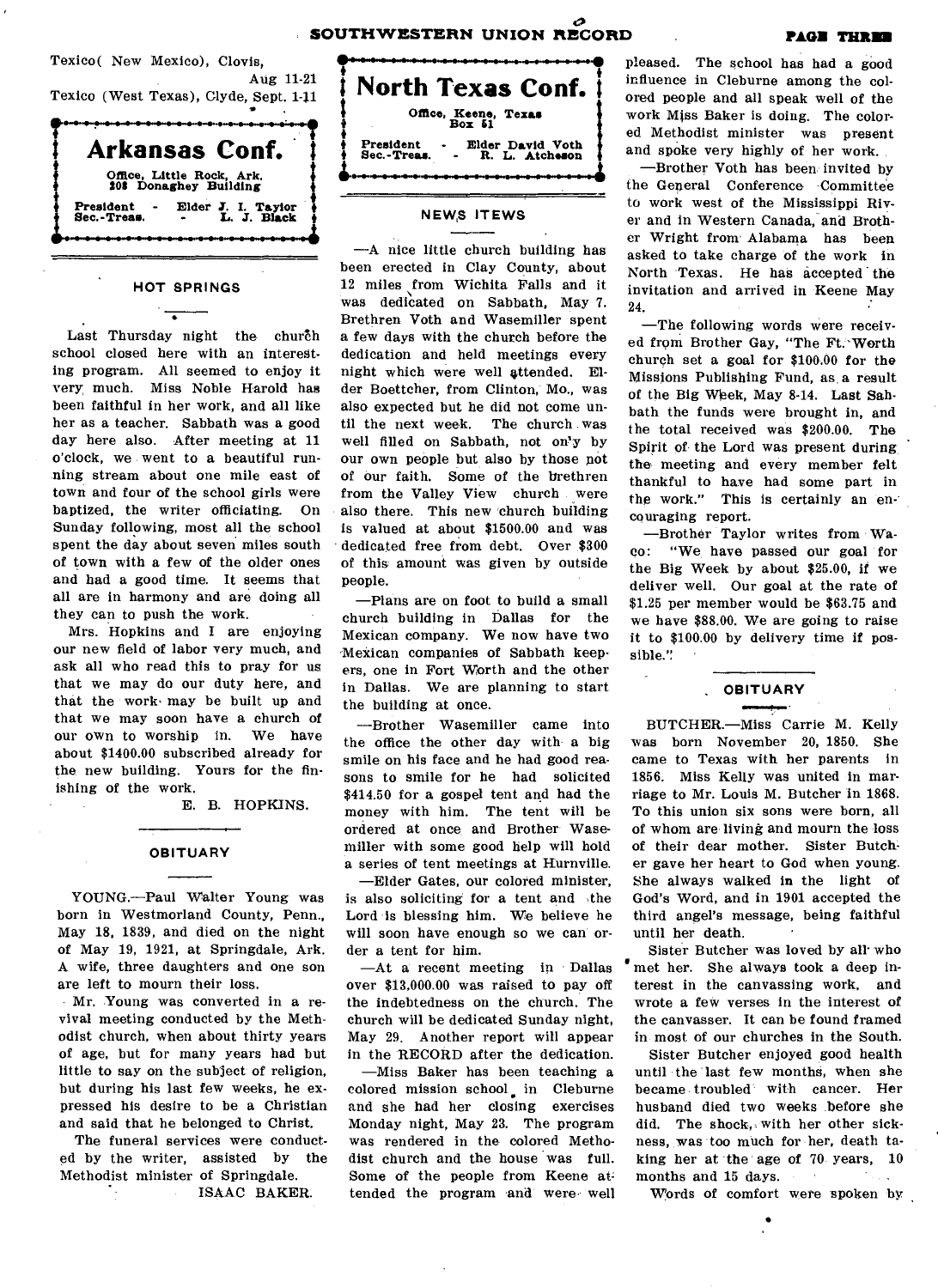the writer and Brother Gay, from Rev. 14:6, 7, 12, 14.

Elder GEO. J. SELTZER.



### **NEWS NOTES**

-The Oklahoma City church took hold of the Big Week idea splendidly. We have not yet had reports of their labors but rumors that have sifted in have given us much courage.

—Brother Burton Castle, our treasurer, was in Sapulpa Sunday-night to lead the singing for the opening meeting of Brother Barr'S campaign. He returned to the office this morning with the announcement that the 51x 72 tent was well filled and that the people gave splendid attention to the discourse and that the prospects are bright for future services.

—A long distance telephone call from Elder Schick brings information that on Sunday night at Shawnee, the 51x72 tent was completely filled and a large number of people sat on the outside. He estimated that fully seven hundred were in attendance at the first meeting. Every one seemed to enjoy the services and gave splendid attention. This is a propitious opening and it now seems that these two campaigns will bring to us splendid results. We believe they will.

-1Elder and Mrs: Lukens held a Sabbath school convention at Coodys Bluff last Sabbath.

—Elder G. F. Eichman 'spent Sabbath, May 14, with the Ketchum church.

—The heavy rainstorm coming Sabbath morning reduced the attendance of the Oklahoma City church considerably; however, the meeting was good.

—Elder White reports that the Sunday night meeting, May 15, was a splendid meeting with a large attendance.

—Elder M. B. Van Kirk visited the Sand Springs compariy Sabbath, May 14, and organized the Sand Springs S D. A. church, consisting of fourteen charter members. This company has built a little church building and are carrying on their Sabbath school in the regular way.

—Elders Van Kirk and Lukens were called to Clinton, Mo., to attend a board meeting of the Clinton Seminary, May 17. From there they are to go on to Union College to attend the mid-summer board meeting of the College.'

—Brother M. M. Sikes, • who has been in Oklahoma City taking medical treatment for the past week left Sunday morning for his field of labor again, much improved in health.

—Brethren C. C. Cory and Orrin Shippman and a friend, Mr. Fortner, were in the city Sunday and Monday to visit Sister Cory who is here taking treatments.

—Elder McDonald is holding a series of meetings at Coalton in Okmulgee County. He reports some opposition but there seems to be a real interest developing there.

—Elder Hein is spending a little time in Okeene looking after the work at home and enjoying a visit from his father and mother from Kansas.

—The Oklahoma City church school rendered a splendid program Thursday night, May 19. The school closed with everybody interested in educational matters. Plans are being matured for three teachers' the coming year.

—Sister Mattie Price of Carmen' sends encouraging words from her part of the state. Elder Hein has been holding meetings in her neighborhood, and a number of families are now rejoicing in God's truth. Sister Price has been very faithful in distributing literature. As is always the case, these efforts are obtained as a result of an interest being awakened by reading our literature.

—Brother Caleb Martin writes that it looks as though things are at a standstill with the colored congregation here on account of the lack of employment. They are, however, of good courage.

—Elder Nunes, formerly the Oklahroma colored evangelist, and later of the Southwestern Union Conference, but now employed by the Chicago Conference, visited Oklahoma City last week and spoke several times to the congregation in the Durland Street church. His visit and sermons were much appreciated by our colored people. Elder Nunes is always welcome.

—Mrs. G. F. Eichman writes that she sold the five Watchman she had for Big Week in thirty minutes and that she is sorry she did not have

more to sell. She sent her check for the profits, \$1.50, to go to swell the Big Week literature fund.

—Sister Minnie Steele, of the Addington church has been doing some missionary work at Duncan. She things there is an interest being awakened there. Brother Sedore, who has been canvassing there, thinks the same. We are sorry that we cannot send a company of laborers there this summer but we have neither the laborers nor the means to employ them.

—Elder G. F. Eichman writes from Clinton, Mo., that he had an excellent visit with the young people who are from Oklahoma and that he expects good results from this visit in the matter of missionary work to be done by these young people.

—Elder Van Kirk returned last Friday from attending board meetings at Clinton and College View. He reports that the colleges are closing with a good feeling among the students. They all will work with enthusiasm for the school during the summer vacation.

—A matter of great satisfaction to our conference president and we think for all of our Oklahoma people is the good record made in Union College by the Oklahoma students in attendance. Certainly the young people in Union from this state are a credit to this conference. The same may be said of those who were in attendance at the Clinton Theological Seminary.

—Elder Lukens was called to Little Rock for counsel one day last week.

 $-$ Brother Smith has been auditing the conference books this week. He is giving the conference management a clean bill.

—We were informed that the camp ground we had selected may not be available but after careful search another equally desirable ground has been found. Negotiations are being opened for the use of this ground. As soon as definite arrangements are made more will be said.

—Elder Van Kirk occupied the pulr it of the Oklahoma City church. since this was the regular third Sabbath missionary time he gave a discourse along mission lines and near the close gave the substance of the regular third Sabbath missionary readings. No minister should overlook these important readings.

—We hear some whispered plans for vacation among our office employees.

—Mr. Alton Hughes, one of our li-

### **PAGE POUR SOUTHWESTERN UNION RECORD**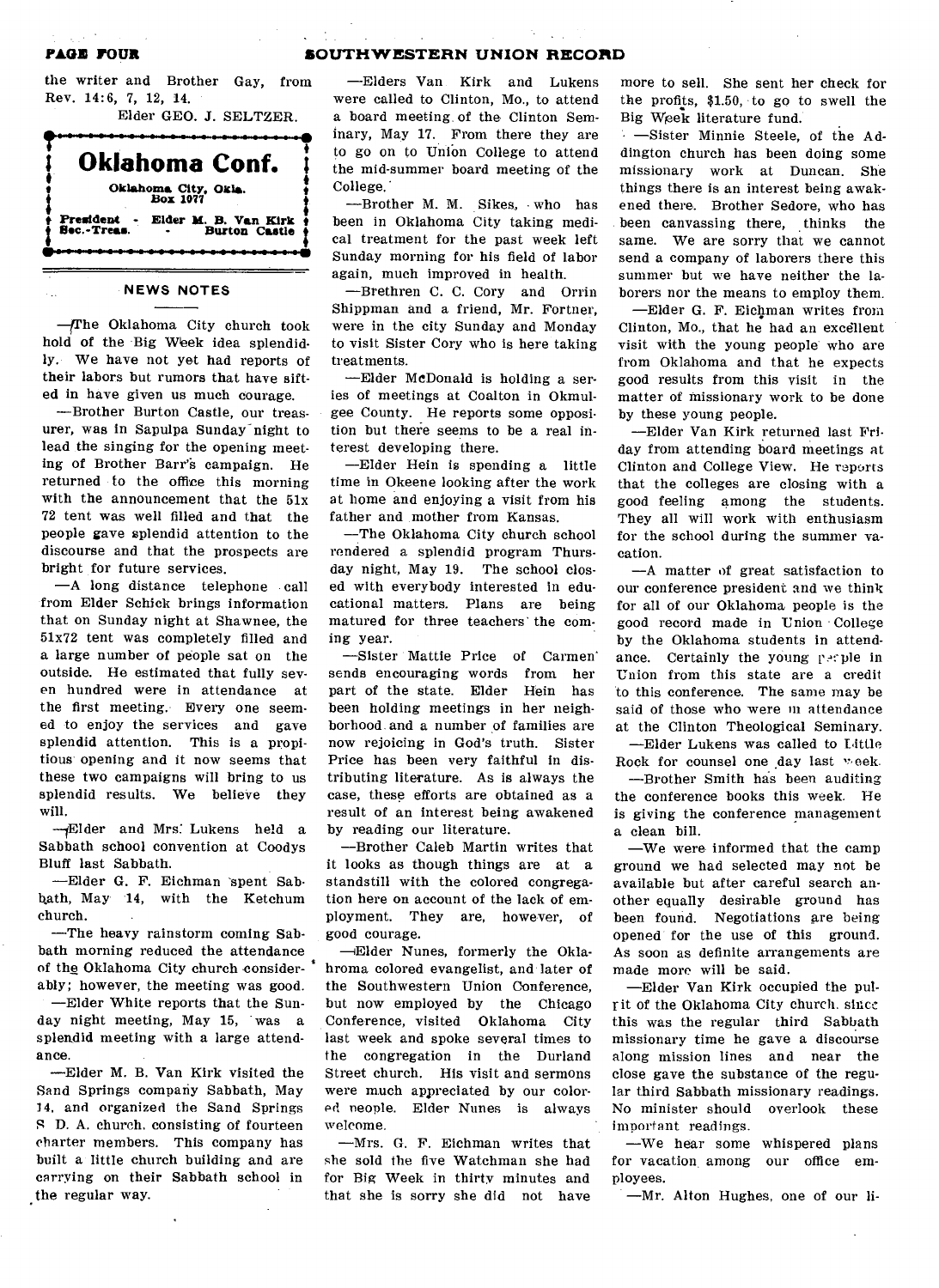### **SOUTHWESTERN UNION RECORD PAGE FIVE**

tensed ministers, and a colporteur as well, and Miss Emma Ortner, who has been teaching the church school at Clovis, New Mexico, were united in marriage at the home of our conference president Wednesday afternoon at 1:00 p.m. They are both working with Elder Barr's company at Sapulpa. We wish these young people much joy and blessing in their life's journey. We are glad that they have dedicated themselves to God's work. • —Our book sales for the week were especially gratifying.

—'We hope the literature experience of our people during the Big Week will be an incentive for them to keep on.

—Brother Dart left the office Wednesday afternoon to spend several ways with the new brethren and sisters at Carmen and vicinity.

—Elder H. J. Miller, one of our colbored evangelists, is assisting Elder Allison in a campaign in Fort Smith, Arkansas. The colored evangelist of Arkansas will assist Elder Miller in a campaign in Okmulgee a few weeks later.

—Our tract society work is getting too heavy for two people, hence Brother Ockerman is assisting for several hours\ each day.

—Brother Kirkham wears a smiling face when he tells how well our colporteurs are doing this year.

—Our tithe and mission offerings were short of our needs last month. We hope that May will do better.

—Miss Garrett has been very busy grading examination papers and looking after the closing of the schools. She reports the prospects -for next year to be excellent.

—Elder White of Oklahoma City reports that the interest in the Sunday evening meetings is excellent. There is to be another baptism this (Wednesday) evening. We are not inform. ed as to the number who will be baptized.

—Now is the time to plan to attend camp-meeting. There was never more need and God never more willing to help. We look forward with confidence that this meeting will be a time of especial blessing.

—The tract society received a final remittance this last week from Brother M. S. Hubbell, who was for a time canvassing in Oklahoma but is now running a bakery at Fort Smith, Ark. We appreciate Brother Hubbell's remittance and hope others will plan to settle their accounts very soon.

—The Sabbath schools of our conference are doing excellent work in the matter of lesson study and offerings. One who studies the Bible will be liberal in offerings.

—Miss Joplin visited Ardmore last week to get her appliances for the medical missionary work in connection with the Sapulpa campaign.

—Elder Van Kirk visited the Barr campaign at Sapulpa Sunday night and acted as chorister. He reports the 51x72 tent filled and a congregation that showed real interest in Elder Barr's presentation of the topic of the evening. The health work is attracting attention and people have taken the initiative in inviting the ministers to ther homes.

—Elder Dake has been granted a vacaton to cover several weeks. His health has not been good for some months. We hope the rest and freedom from responsibilities will restore to him his former vigor. He plans tc visit his daughter who lives in Calitornia.

—Efster Shipman and son Orrin, of Stillwater, were in the city Sabbath, May 22. .

### **OKLAHOMA BOOK NOTES**

The following are some of our Big Week records:

**Biggest** Week's **Colporteur Day Total**  A. J. Killion, Sapulpa \$125.25 \$275.2c. Al Cosetta, Hobart 114.25 254.50 M. E. Underwood, P'bank 56.25 148.2 Z. L. Davis, Ardmore 41.00 66.25 J. M. Milner, Sapulpa 39.50 124.50 Lizzie Schilt, Muskogee Ella Mihlhauser, Ardm're 29.65 76.60 H. J. Gilbert, Gentry 26.50 81.25<br>Raymond Cales, Enid 25.00 102.50 Raymond Cales, Enid Floyd Blalock, Gentry 25.00 86.50 D. Van Campen, McAl'st'r 17.90 56.70

"I never saw a place so interested as the town of K tchum; they have some of our books and they are reading them and one lady, not an Adventist, had loaned her "Christ's Object Lessons" to the professor of the school. He said it was the best book he ever read."—Mrs. Vesta Haddock.

"This has been the biggest week in blessings since I have been in the work. I found people interested in the Bible and in the subject of His coming. One lady invited us for dinner and to stay all night. She said she did this because we were working for the Lord. She said she had been wishing for somebody to talk with

her about God and we talked until one thirty that night."—Floyd Blalock.

### **THE MEDICAL EVANGELIST CAM-PAIGN IN SHAWNEE**

The campaign in Shawnee began Sunday evening, May 15, with an attendance of close to 1000 persons. Our meetings are being held in the new 52x72-foot tent recently purshased by the conference. It is located at the edge of the business section, is lighted by electricity, and is screened to keep out the bugs, etc.

Elder L. B. Schick, who is in charge of the campaign, spoke on the subject of "Why Does Not An All-Powerful God Destroy the Devil?" The people began to gather about 7:15 p.m., and by 7:40, the tent was filled to overflowing. Every available chair was taken, and hundreds of persons stood inside and outside the tent. Over one hundred persons left because they could not get within hearing distance of the tent.

There was a good interest manifested in the lecture, and in spite of the crowded conditions, the audience was quiet and attentive. At the close of the lecture, stereopticon pictures were thrown on the screen to illustrate the main points of the sermon.

One business man told us this morning that everywhere he goes, the people are talking about the meeting at the tent. We feel greatly encouraged and are praying that the good interest may continue, and that many will accept the message as a result of this summer's work in Shawnee.

ALVIN C. LONG.

### **ARE YOU READY?**

**In** 1 Peter 3:15, we find that we are to be ready to give an answer for the hope that lies within us. If we pass the test that is given by the Missionary Volunteer department, known as the Standard of Attainment examination questions, we know that we are able to give an answer for the hope that lies within us. If you do not have a certificate, take the examination and be a member of Attainment. The certificate is 8 1-2 x11 inches in size. Every one that passes the examination will get one of these beautiful certificates. Every Seventh-day Adventist, old and young, should have one of them. The questions are ready. Write to me for them.

G. F. EICHMAN.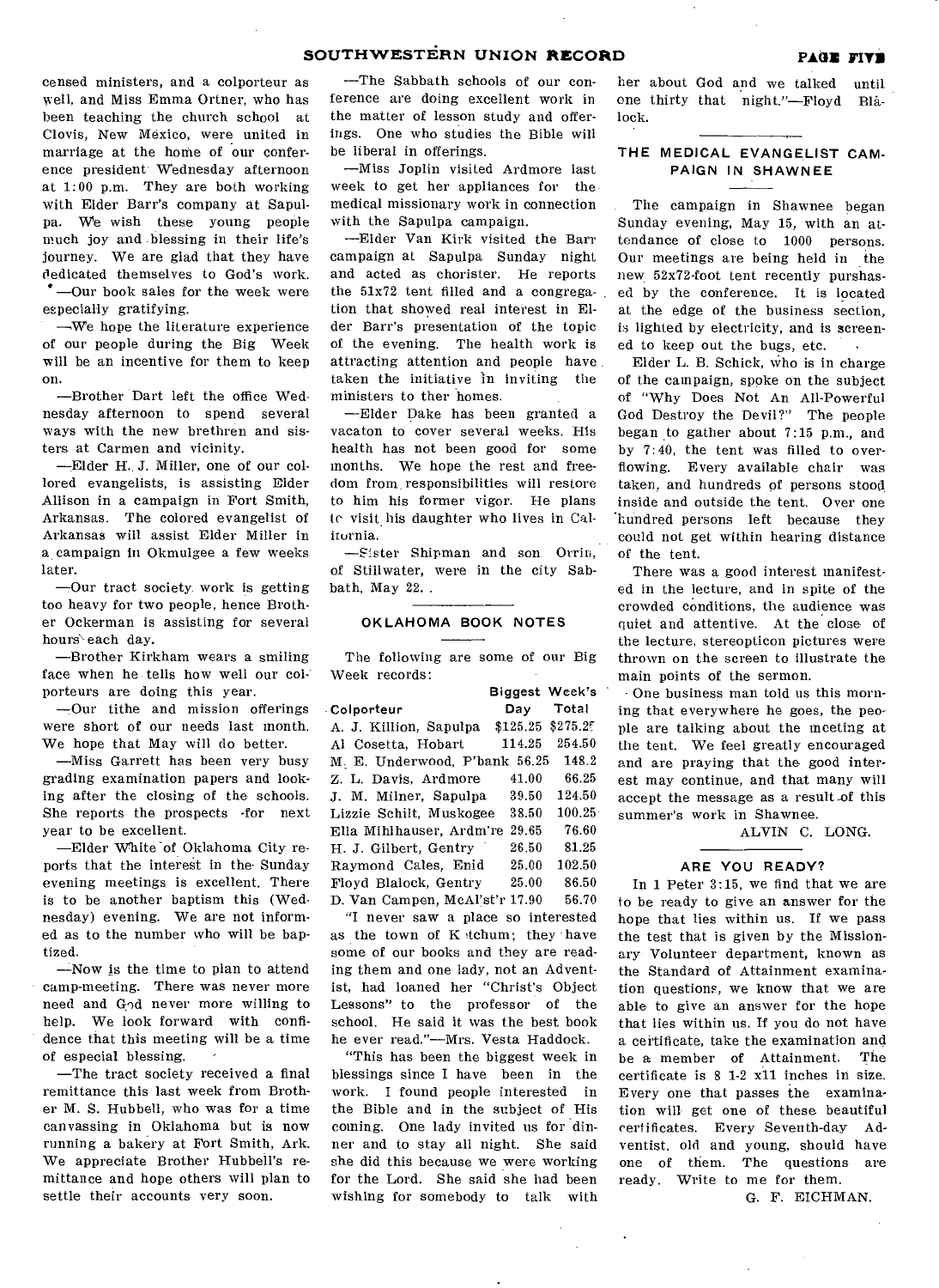### **AN EXPERIENCE**

Among the new converts near Carmen is one family who found a copy of Present Truth dropped in the doorway when they were away from home. They read and re-read the papers, sent for the back numbers, also a year's subscription and now with the meetings in the neighborhood, they are rejoicing in the message for this time.

This is another illustration of the statement in Great Controversy, that "The publications distributed by the missionary workers have exerted their influence." C. J. DART.

**ARDMORE** 

We are strongly impressed as we consider the turbulent and ominous conditions in the world that we are approaching the culmination of all things with hasty strides. But it is a wonderful inspiration to see that• God is moving upon the hearts of His people to prepare for the loud cry.

We are very much pleased with our new field of labor. There is a vast number of opportunities here to be taken in hand. The people seem to be anxious for the truth. It is most encouraging to have a church that considers no undertaking too great to shoulder for the Master, to co-operate with; a church that manifests that characteristic willingness that God says will be seen in the day when He is about to manifest His power.

Our Sabbath school here is making splendid progress under the supervision of Sister Madden with an efficient corps of teachers. I does one good to see the interest the youth's class take in their lesson and in their missionary exercise at the close of the service. The teachers' meetings are well attended, which is the best recommendation I could give for the exceptionally profitable studies. The primary division under the direction of Sister Curtis is doing very commendable work which is evident in that she and her assistants are able to hold the interest and develop the flitting little minds of a steadily increasing number of tiny tots.

The young people, too, are energetic and enthusiastic in their efforts to lead souls to Christ. Cecil Sutton, (leader) and his assistants are working out some new ideas to make their

### **PAGE SIX SOUTHWESTERN UNION RECORD**

# *COLPOR TEURS' REPORT*

| ARKANSAS CONFERENCE,<br>Mary Mullins |             |                         |            | For 2 Weeks Ending May 21, 1921   |         |         |          |  |
|--------------------------------------|-------------|-------------------------|------------|-----------------------------------|---------|---------|----------|--|
|                                      | Mag.        | 64                      |            | 135.00                            | 3.25    | 138.25  | 89.50    |  |
| N. O. Hibbits                        | $_{\rm BR}$ | 58                      | 20         | 105,00                            | 6.50    | 111.50  | 6.50     |  |
| Mrs. G. C. Coleman                   | BF          | 48                      | 41         | 110.00                            | 4.50    | 114.50  | 4.50     |  |
| Mrs. C. A. Roose                     | HH          | 21                      | 22         | 79.00                             | 2.00    | 81.00   | 2.00     |  |
| Mrs Ella Lucas                       | HH          | $\geq 6$                | 5          | 15.00                             | 2.75    | 17.75   | 20.50    |  |
| Bessie Dowell                        | Crises      | 3                       |            |                                   | 5.50    | 5.50    | 5.50     |  |
| J. Taylor                            | Crises      | 10                      |            |                                   | 6.00    | 6.00    | 6.00     |  |
| W. B. Parkins                        | CK          | 1                       | 2          |                                   | 4.50    | 4.50    | .50      |  |
| L. J. Black                          | $_{\rm BS}$ | 3                       |            |                                   | 3.75    | 3.75    | ٠        |  |
| Miss Wilcox                          | Misc.       | $\overline{\mathbf{4}}$ |            |                                   | 3.00    | 3.00    | 3,00     |  |
| Cecil Morton                         | CD          | 66                      | $12 -$     | 43.50                             | 5.25    | 48.75   | 22.00    |  |
| C. A. Roose<br>BF-HH                 |             | 60                      | 64         | 229.00                            |         | 229.00  | 60.50    |  |
| Vernon Green                         | OD          | 21                      | 15         | 53.00                             | 4.25    | 57.25   | 4.25     |  |
| T. J. Hooper                         | HН          | 30                      | 17         | 53.00                             | 2.25    | 55,25   | 2.25     |  |
| Roy Sloan                            | OD          | 27                      | 10         | 24.25                             | .75     | 25.00   | .75      |  |
| John Brewer                          | OD          | 27                      | 7          | 21.00                             | 3.00    | 24.00   | 3.00     |  |
|                                      |             |                         |            |                                   |         |         |          |  |
| Workers 16                           |             | 502                     | 211        | 890.75                            | 47.75   | 938.50  | 257.00   |  |
| NORTH TEXAS CONFERENCE,              |             |                         |            | For Two Weeks Ending May 21, 1921 |         |         |          |  |
| Andrew Roland, Waco                  |             | $GC$ 103                | 45         | 267.00                            | 14.00   | 281.00  |          |  |
| C. H. Chenault, Denton               | 0D          | 67                      | 16         | 48.00                             | 1.50    | 49.50   | 24.00    |  |
| Herschel Martin, Dallas              | OD          | 75                      | 5          | 21.00                             | .25     | 21.25   | 3.00     |  |
| J. F. Stringer, Gr. Prairie          | GC          | 77                      | 16         | 83.00                             | 28.75   | 111.75  |          |  |
| E. H. Sewing, Nacogdoches            | 0D          | 75                      | 21         | 72.00                             | .75     | 72.75   | 6.00     |  |
| Charlie Stinson, Athens              | OD          | 32                      | 37         | 123.00                            | 6.50    | 129.50  |          |  |
| Willie Stinson, Athens .             | OD.         | 39                      | 20         | 59.50                             | 6.50    | 66.00   | 3.00     |  |
| Arlie Strickland, Athens             | OD.         | 38                      | 29         | 97.50                             | .25     | 97.75   | 11.50    |  |
| R. D. Whitney, Paris                 | OD          | 56                      | 43         | 131.00                            |         | 131.00  |          |  |
|                                      | <b>OD</b>   | 12                      | 15         |                                   |         |         |          |  |
| Thos. Gyger, Ennis                   |             |                         |            | 58.00                             |         | 58.00   |          |  |
| S. M. Winn, Ft. Worth                | BR          | 5                       | 4          | 27.50                             | 2.00    | 29.50   |          |  |
| J. O. Wilson, Alto                   | OD          | 42                      | 61         | 207.00                            |         | 207.00  |          |  |
| Thos Gyger, Ennie                    | OD.         | 35                      | 38         | 127.00                            | 3.50    | 130.50  |          |  |
| J. W. Wilson, Keene                  | ΗМ          | 34                      | 26         | 78.00                             | 1.50    | 79.50   | 9.00     |  |
| Jesse Mayfield, Decoy                | $_{\rm BR}$ | 9                       | 7          | 40.00                             | $.75$ . | 40.75   |          |  |
| Sanford Chambers, Waco               | od          | $13 -$                  | 7          | 33.25                             | 12.00   | 45.25   | 9.00     |  |
| Mrs. B. F. Plunkett, Ft. Worth BR    |             |                         | 6          | 32.50                             |         | 32.50   | 28.50    |  |
| C. S. Shelby, Corsicana              | OD          | 26                      | 9          | 27.00                             |         | 27.00   |          |  |
| Workers 18                           |             | 768                     | 385        | 1571.50                           | 110.60  | 1682.10 | 632.00   |  |
| OKLAHOMA CONFERENCE,                 |             |                         |            | For 2 Weeks Ending May 21, 1921   |         |         |          |  |
| Z. L. Davis, Ardmore                 | DR          | 52                      | 10         | 59.50                             | 6.75    | 66.25   | 320.25   |  |
| A. J. Killion, Sapulpa               |             | BR 120                  | 72         | 415.50                            | 133.75  | 549.25  | 31.75    |  |
|                                      |             |                         |            |                                   | 36.25   |         |          |  |
| Al Cossetta, Hobart                  |             | $GC$ . 88               | 63         | 331.00                            |         | 367.25  | 242.75   |  |
| J. P. Williams, Duncan               | CD          | 58                      | 10         | 46.75                             | 32.50   | 79.25   | 151.50   |  |
| J. M. Millner, Sapulpa               |             | <b>BR</b> 106           | 33         | 178.50                            | 67.00   | 245.50  | 35.00    |  |
| C. D. Sutton, Ardmore                | $_{\rm DR}$ | 44                      | 13         | 73.00                             | 18.75   | 91.75   | 117.50   |  |
| H. J. Gilbert, Gentry                |             | OD 130                  | 46         | 172.25                            | 17.00   | 189.25  | 38.75    |  |
| R. Cales, Enid                       | OD          | 70                      | 65         | 213.50                            |         | 213.50  |          |  |
| I. J. Newby, Weleetka                |             | DR 121                  | 22         | 126.00                            | 20.00   | 146.00  | . 121.86 |  |
| W. Sedore, Duncan                    | <b>OD</b>   | 72                      | 9          | 27.00                             | 4.70    | 31.70   | 91.20    |  |
| S. P. Wallace, Weleetka              |             | DR 108                  | 15         | 88.00                             | 34.00   | 122.00  | 45.90    |  |
| F. F. Eichman, Alva                  | $\cdot$ PG  | 41                      | 10         | 51.00                             | 13.25   | 64.23   | 13.25    |  |
| Ella Mihlhauser, Ardmore             | $_{\rm BR}$ | 54                      | 12         | 69.50                             | 7.10    | 76.60   | 90.35    |  |
| W. M. Heytz, Muskogee                | $_{\rm PG}$ | 28                      |            | 58.00                             |         | 58.00   |          |  |
| D. Van Campen, McAlester             | DR          | 87                      | 17         | 89.00                             | 18.80   | 107.80  | 116.60 - |  |
| Ira Blalock, Gentry                  | 0D          | 61                      | $\cdot$ 16 | 49.00                             | 4.25    | 53.25   | 1.75     |  |
| Lizzie Schilt, Muskogee Mag.-OD      |             | 58                      | 29.        | 122.50                            | 15.95   | 138.45  | 55.20    |  |
| V. B. Baker, Hydro                   | $_{\rm BR}$ | 16                      | 16         | 87.00                             | 10.10   | 96.10   | 91.55    |  |
| Mrs. Rosa Robinson, Vinita           | OD          | 12                      | 8          | 22.00                             | 5.60    | 27.60   | 1.75     |  |
| Vesta Haddock, Ketchum               | $_{\rm PG}$ | 22                      | 4          | 21.00                             | 10.00   | 31.00   | 3.00     |  |
|                                      |             |                         |            |                                   |         |         |          |  |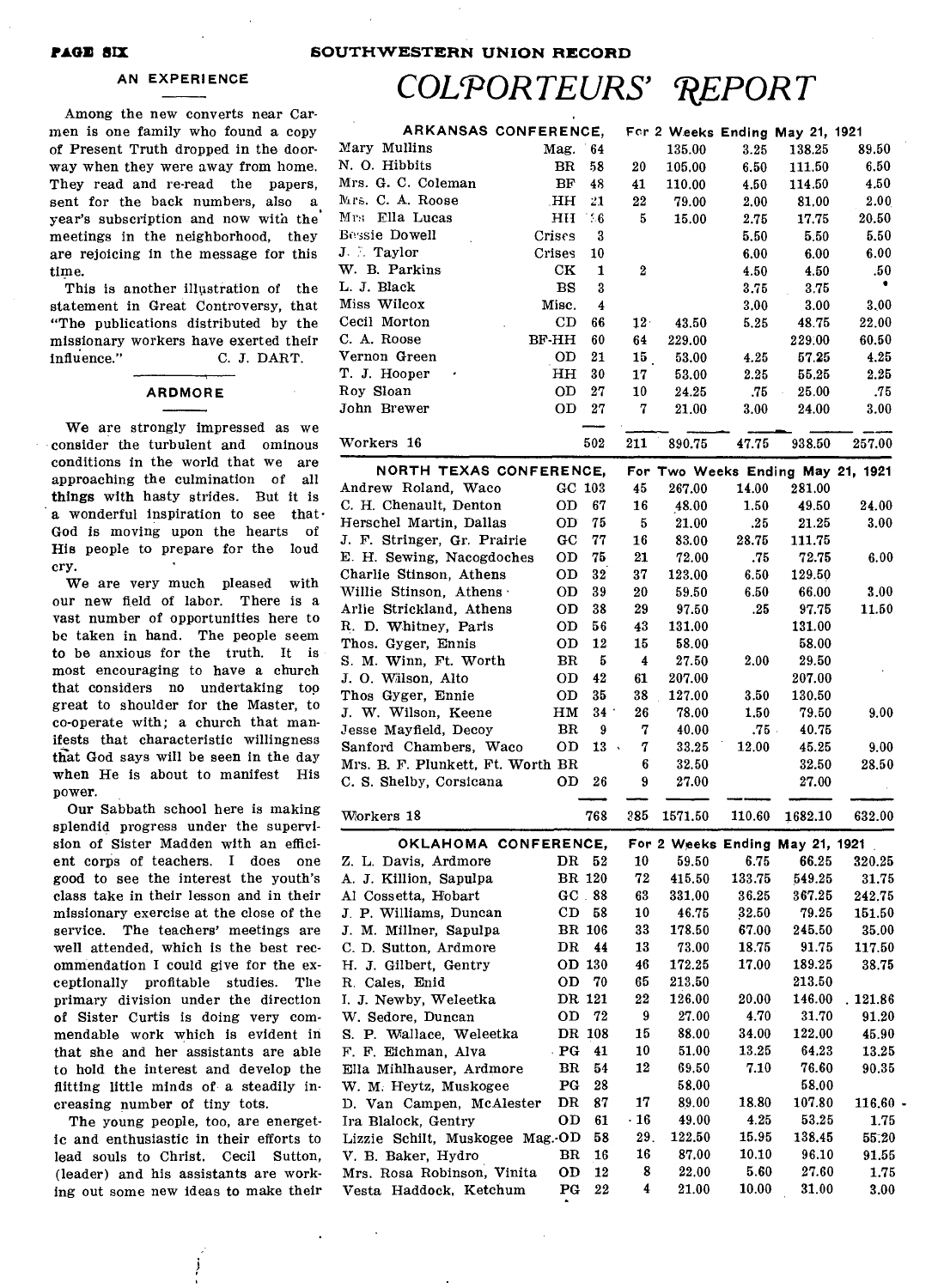### **SOUTHWESTERN UNION RECORD PAGE SEVEN**

| E. W. Crawford, Wewoka     | CК               | 2       |                  | 4.00                              | 2.00 <sub>1</sub> | 6.00                  |         |
|----------------------------|------------------|---------|------------------|-----------------------------------|-------------------|-----------------------|---------|
| O. B. Garver, City         | PG-GC            | 50      | 8                | 36.50                             | 1.35              | 37.85                 | 4.35    |
| M. E. Underwood, Burban    | 0D               | 46      | 35               | 125.00                            | 23.20             | 148.20                | 17.70   |
|                            |                  |         |                  | 166.80                            |                   | 166.80                | 166.80  |
| Magazines                  |                  |         |                  | $-72.50$                          |                   | 72.50                 | 68.00   |
| <b>Bibles</b>              |                  |         |                  | 89.50                             | 5.00              | 94.50                 | 11.75   |
| Henry Mowdy, Cairo         | BR               | 23      | 15               |                                   | 11.50             | 86.50                 | 2.50    |
| Floyd Blalock, Gentry      | 0D               | 45      | 20               | 75.00                             |                   |                       |         |
| D. Van Campen, McAlester   | DR               | 42      | 9                | 48.00                             | 8.70              | 56.70                 | 7.45    |
| G. C. Bayless, City        | DR.              | $^{27}$ | 4                | 23.00                             |                   | 23.00                 | 7.25    |
| Frank Webb, McAlester      | DR               | 31      | 1                | 6.00                              | 12.55             | 18.55                 |         |
| J. T. North, Guthrie       | Mag.             |         | k,               | 15.75                             |                   | 15.75                 | 15.75   |
| Rachel Bernhardt           | OD               | 21      | 3                | 9.00                              |                   | 9.00                  |         |
| Rosa Watts, Wichita        | od               |         | 3                | 9.00                              |                   | 9.00                  |         |
| Hannah J. Baker, Hydro     | $B_{\rm R}$      | 35      | 1                | 5.00                              | 6.95              | 11.95                 |         |
| Mrs. A. K. Rogers, Sapulpa |                  |         |                  | 5.70                              |                   | 5.70                  | 5.70    |
| Jessie West, Muskogee      | Mag.             |         |                  | 87.25                             |                   | 27.25                 | 27.00   |
|                            |                  |         |                  |                                   |                   |                       |         |
| Workers 33                 |                  | 1626    | 573              | 3030.00                           | 518.30            | 3548.30               | 1856.26 |
| SOUTH TEXAS CONFERENCE,    |                  |         |                  | For Week Ending May 21, 1921      |                   |                       |         |
| U. M. Cooke, Corpus        | DR-PP            | 40      | 33               | 209.00                            | 9.50              | $\boldsymbol{218.50}$ | 25.50   |
| E. C. Watts, Williamson    | OD               | 54      | 72               | 347.50                            |                   | 347.50                |         |
| I. Martinez, Brownsville   | HМ               | 25      | 7                | 24.50                             |                   | 24.50                 | 135.00  |
| Jose Castillo, Belmont     | HM               | 39      | 23               | 97.50                             |                   | 97.50                 |         |
| M. Castillo, Belmont       | HM               | 39      | 23               | 91.00                             | 1.00              | 92.00                 | 3.50    |
| C. C. Cantu, Mercedes      | PG               | 15      | 12               | 67.50                             |                   | 67.50                 |         |
| A. A. Prewitt, Hondo       | HM-CK            | 39      | 35               | $127.50$ $\cdot$                  | 4.80              | 132.30                |         |
| W. L. Ottinger, Kimble     | GC               | 43      | 10               | 53.50                             | 2.50              | 56.00                 |         |
| M. D. Sylvester, Llano     | OD               | 32      | 14               | 44.00                             | 7.25              | 51.25                 |         |
| Ethel Dunks, Llano         | OD               | 18      | 11               | 37.50                             | 3.50              | 41.00                 | 3.50    |
| F. Johnson, Smithville     | OD               | 14      | 2                | $6.00 -$                          | 12.25             | 18.25                 |         |
| J. H. Sylvester, Llano     | OD               | - 9     | 5                | 15.00<br>$\ddot{\phantom{a}}$     | .75               | 15.75                 |         |
|                            |                  |         | $\bf{2}$         |                                   |                   |                       |         |
| I. Johnson, Smithville     | OD               | 14      |                  | 6.00                              | 2.25              | 8.25                  |         |
| C. C. Savell, San Marcos   |                  | 50      |                  |                                   | 15.05             | 15,05                 |         |
| Workers 14                 |                  | 431     | 249              | 1126.50                           | 58.85             | 1185.35               | 167.50  |
| TEXICO CONFERENCE,         |                  |         |                  | For Two Weeks Ending May 21, 1921 |                   |                       |         |
|                            |                  |         |                  |                                   |                   |                       |         |
| C. D. Elliston and wife    | <b>BR-DR 103</b> |         | 27               | 138.50                            | 7.00              | 145.50                | 414.25  |
| Manuel Juarros             | GC               | 38      | -16              | 88.00                             | 11.50             | 99.50                 |         |
| R. B. Dodd                 | $_{\rm BR}$      | 63      | 36               | 213.50                            | 7.75              | 221.25                | 180.25  |
| B. L. Bartlett             | DR               | 84      | 29               | 156.00                            | 35.25             | 191.25                | 19.00   |
| J. D. Wilburn              | $_{\rm BR}$      | 73      | 26               | 142.00                            | 40.15             | 182.15                |         |
| Annie Eubanks              | OD               | 71      | 40               | 136.00                            | 24.25             | 160.25                | 16.50   |
| Velma Smith                | OD-CK            | 61      | 51               | 156.50                            | 5.00              | 161.50                | 44.10   |
| M. E. McNelly              | BR               | 53      | 13               | 70.50                             | 7.25              | 77.75                 | 37.75   |
| M. S. Hanson               | $_{\rm BR}$      | 19      | 3                | ${\bf 15.00}$                     | 10.00             | 25.00                 | 40.00   |
| M. J. Low                  | $_{\rm PG}$      | 18      | 7                | 54.50                             | 3.75              | 58.25                 |         |
| Ellen Dewey                | $_{\rm PG}$      | 67      | 13               | 67.00                             | 13.25             | 80.00                 | 3.50    |
| J. J. Landis               | GC               | 89      | 10               | 50.00                             | 46.00             | 96.00                 | 203.00  |
| Edward F. Stairs           |                  |         | 10               | 51.00                             |                   |                       | 22.30   |
| <b>Bibles</b>              |                  |         |                  |                                   |                   |                       |         |
|                            | GC               | 56      |                  |                                   | 7.30              | 58.30                 |         |
|                            |                  |         |                  | 109.90                            |                   | 109.90                | 109.90  |
| Mrs. M. J. Low             | BR               | 37      | 15               | 86.50                             | 17.00             | 103.50                | 10.75   |
| R. Leslie Ward             | РP               | 37      | 11               | 49.00                             | 12.25             | 61.25                 | 20.25   |
| R. A. Mitzelfelt           | DR               | 24      | $\bf 6$          | 30.00                             | 6.75              | 38.75                 |         |
| Mrs. M. S. Hanson          | $_{\rm BR}$      | 26      | 4                | 20.00                             | 1.50              | 21.50                 | 1.50    |
| Vivian Fox                 | $_{\rm PG}$      | 27      | 4                | 20.00                             |                   | 20.00                 |         |
| Wiley Puckett              | DR               | 8       | 6                | 27.00                             | 4.25              | 31.25                 | 4.00    |
| Mrs. E. Bartlett           | BS               | $-1$    | $\boldsymbol{2}$ | 2.50                              |                   | 2.50                  |         |
| Misc.                      |                  |         |                  | 100.50                            |                   | 100.50                | 100.50  |
| Magazines                  |                  |         |                  | 13.91                             |                   | 13.91                 | 13.91   |
| Workers 21                 |                  | 912     | 341              | 1758.56                           | 220.85            | 1979.41               | 701.86  |

already interesting and helpful ser-<br>vices even more beneficial. The home missionary society has<br>vices even more beneficial. The nut its shoulder to the wheel and is

put its shoulder to the wheel and is

preparing ways and means to carry on an aggressive campaign to prepare the way for the effort this fall. It is the plan of the leader and her assistants to make a preparation in all the lines of home missionary work including Christian help work, dietetics, first aid, Bible readings, etc., in addition to working the town with Present Truth before -the effort.

The prayer meeting was changed to Wednesday night so as to leave Sunday night open for preaching services. The second Sunday one young man who had attended only four services, and whose brother was a Seventh-day Adventist but is now dead, stated that he would keep the Sabbath from then on if he had to starve to death to do it. Needless to say, he had no need of starving for he found a job soon after. We are full of hope and determined to take advantage of all opportunities, the Lord helping us.

STERLING B. SLATER.

### **GUTHRIE COLORED**

Sabbath, May 14, I visited the colored Guthrie church.• Though the rain had been falling all the morning, there was a good attendance, some members coming several miles. They had good Sabbath school lessons **and**  had been having good experiences **in**  the Big Week work, nearly all having a part with either books or magazines. As they told their experiences I thought of the following quotation: "Let church members, during the week, act their part faithfully, and on the Sabbath relate their experiences. The meeting will then be as meat in due season, bringing to all present new life and fresh vigor. When God's people see the great need of working as Chirst worked for the conversion of sinners, the testimonies borne by them in the Sabbath service will be filled with power. With joy they will tell of the precious experience they have gained in working for others."

This church has missionary meetings every week and that, of course, means an active missionary society. We know that good results will follow the efforts that are steadily and systematically put forth. C. J. DART.

### **SABBATH SCHOOL**

On Sabbath, May 24, a Sabbatah school convention was held at Coodys Bluff. We appreciated the co-operation of the members of the Sabbath